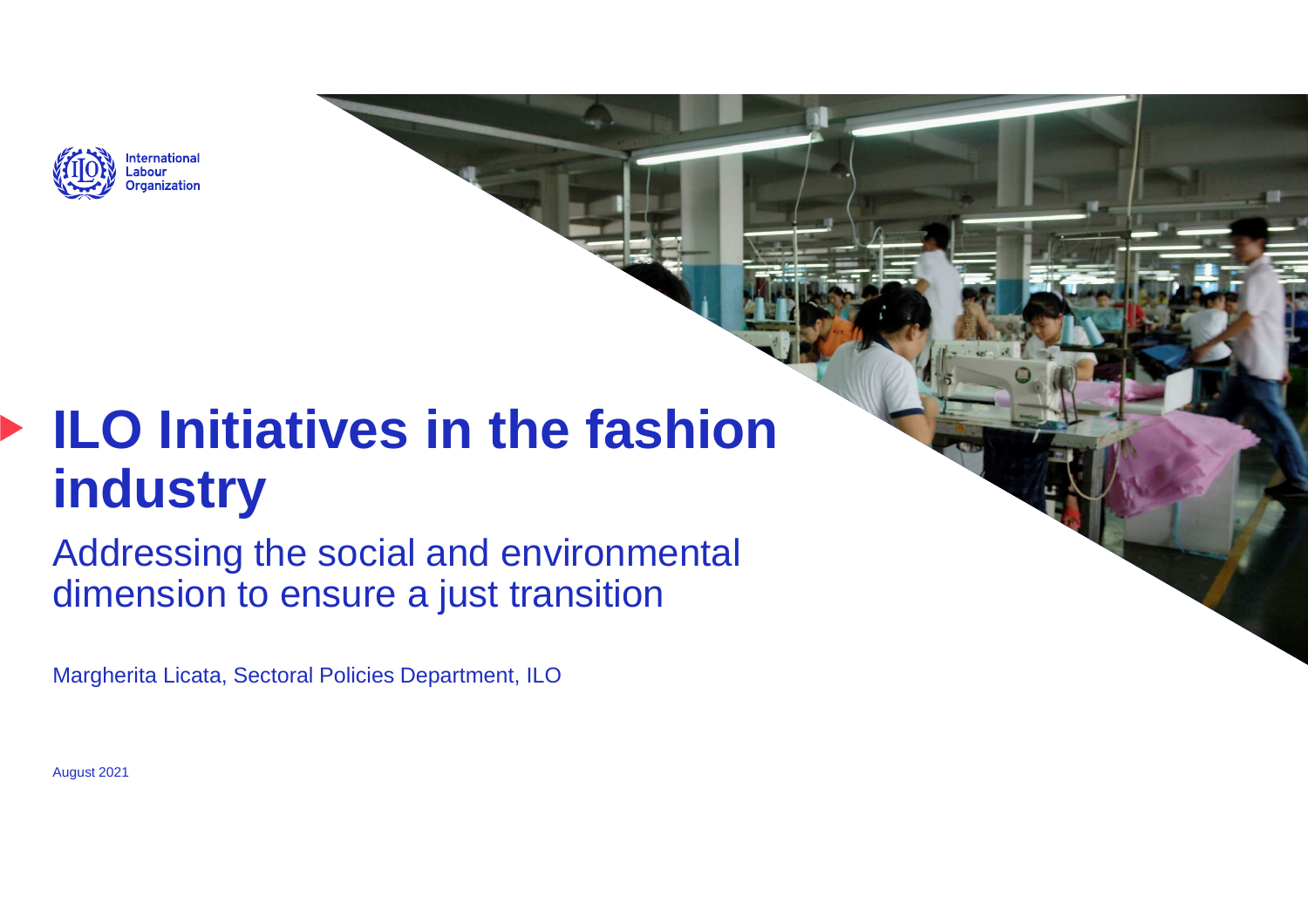

## **Combining social and environmental sustainability: project example**

## **Decent Work in Garment Supply Chains in the Asia Region** (2019-2022)

#### **Target beneficiaries:**

Garment sector workers and companies in **Bangladesh, Cambodia, Indonesia, and Viet Nam**

#### **Two areas of work:**

- - Stronger **knowledge & understanding of practices and tools** in four areas:
	- 1) social dialogue & industrial relations systems;
	- 2) advancement of gender equality;
	- 3) productivity and competitiveness;
	- 4) reduced environmental impact;
- - Stronger **readiness and coordination among stakeholders**, including governments, trade unions and employers' organizations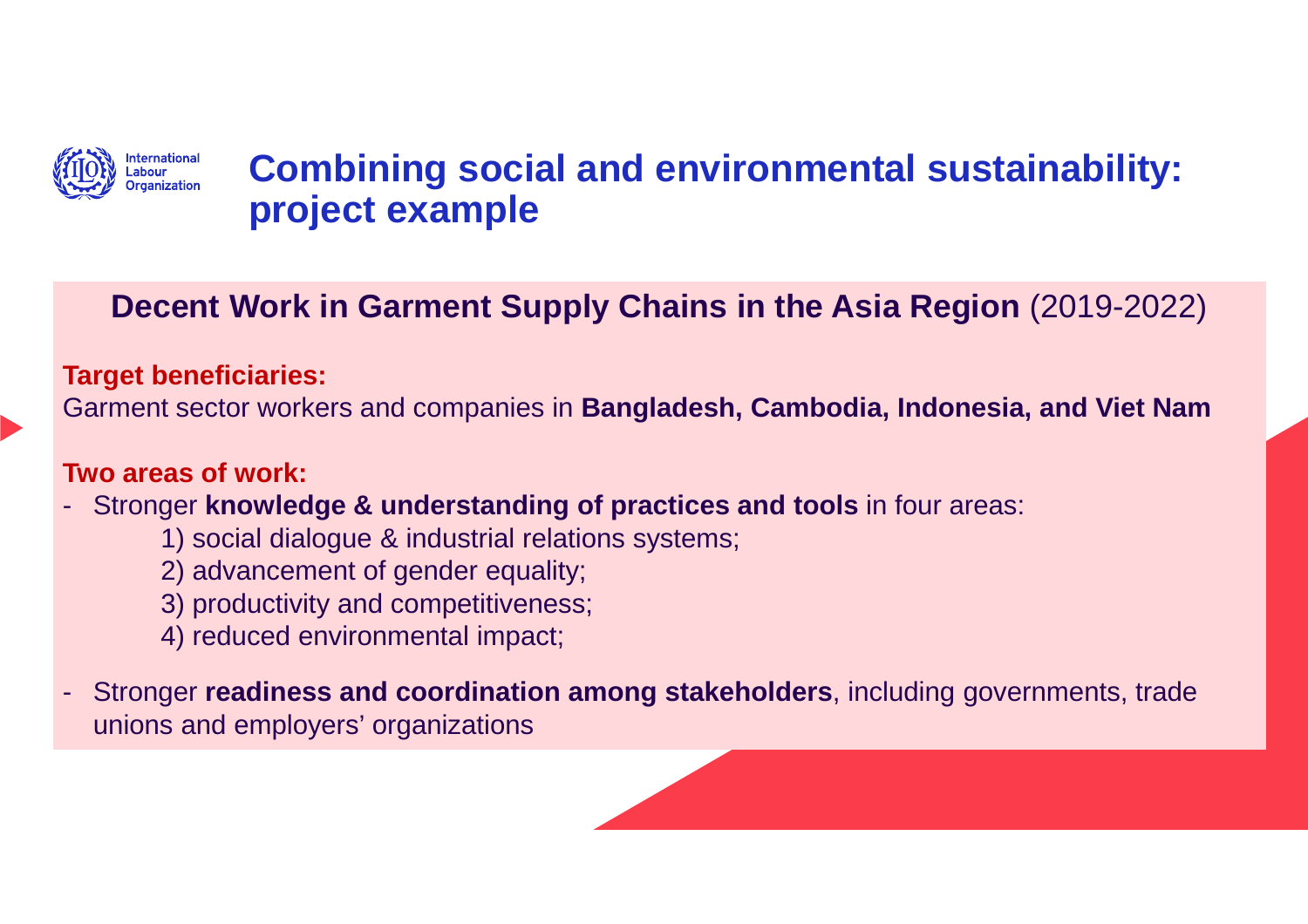

## **Just Transition Toolkit for the Textile and GarmentSector**







**Advancing social justice, promoting decent work**

 $\blacktriangleright$  ilo.org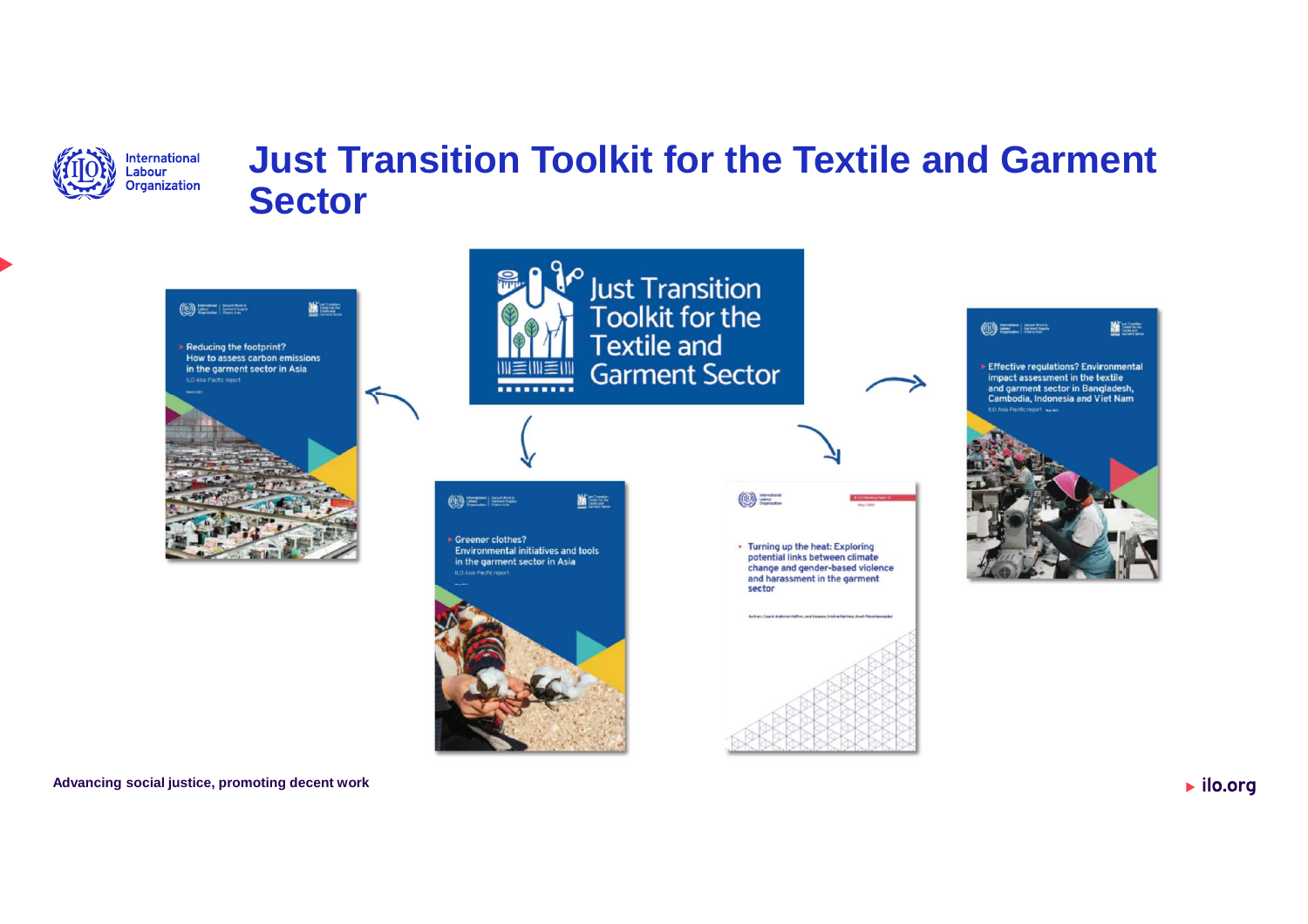#### **International**<br>Labour **Towards a comprehensive sectoral approach to Organization ensure a just transition in the fashion industry**

What are the employment effects of climate change and the shift to circularity?

> What policies to put in place to avoid unwanted effects on workers and enterprises?

> > Highlights…. Highlights...

SOCIAL PROTECTION for those workers affected (*i.e.* unemployment benefits, wage assistance programmes)

**Rethink SKILLS policies for** workers in labour-intensive manufacturing sectors, especially SME suppliers in low and middleincome countries.

Integrate MONITORING in circular fashion model, for better working conditions, enforce compliance with safety and other labour requlations.

Strategy to ensure TRANSITION TO FORMALIZATION in repair, second-hand, and waste collection services sectors

**INCENTIVES** for companies to change to sustainable alternatives and for start-ups to promote innovative business models

 $\blacktriangleright$  ilo.org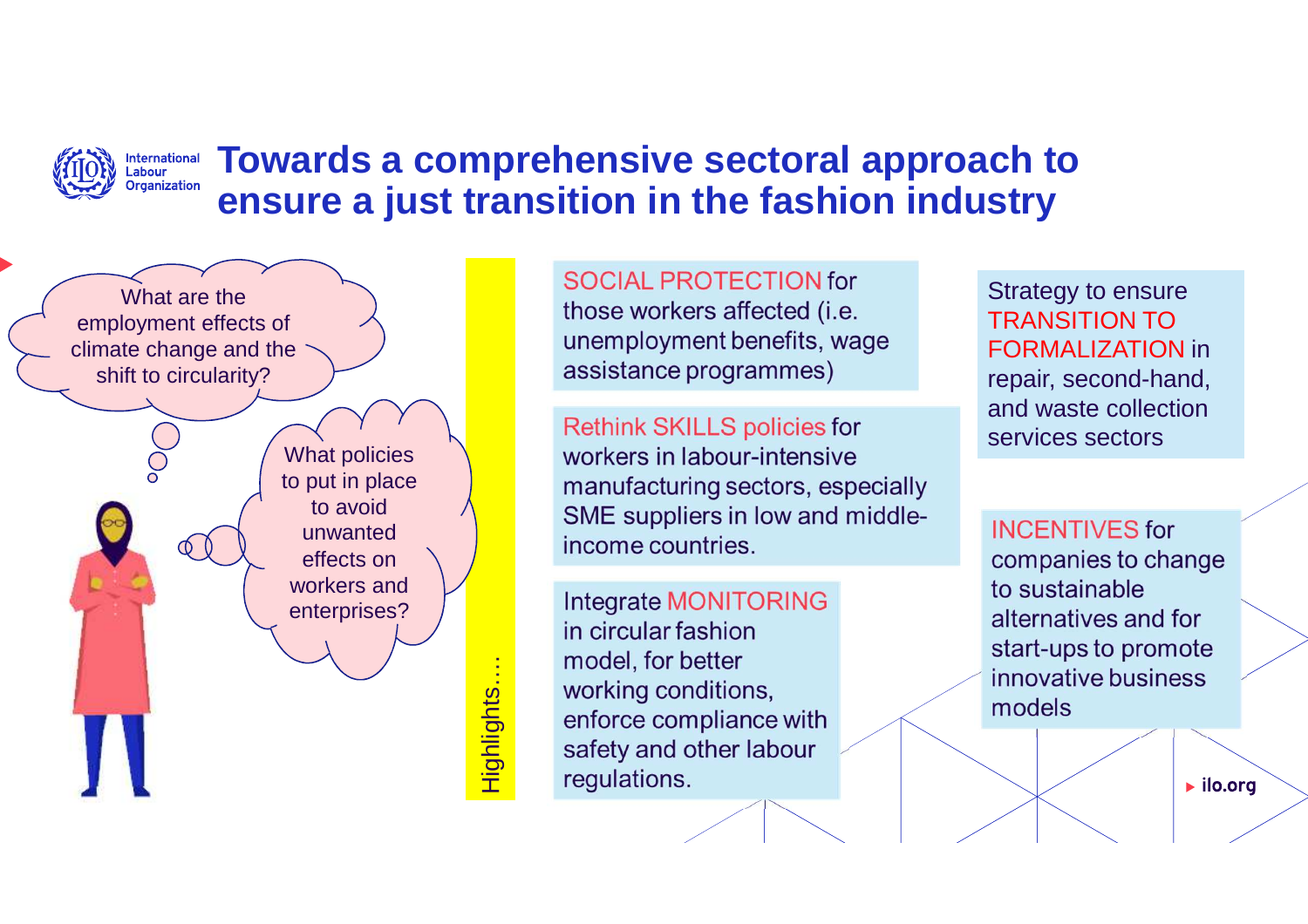**Towards a comprehensive sectoral approach to**  assa:<br>Irganization **ensure a just transition: global partnerships**



BUILDING THE GREEN ECONOMY TRANSITION

International \_abour

DEVELOPING GREEN PERFORMANCE INDICATORS

IE EFFECTS OF GREEN ECONOMY ON THE **ABOUR MARKET** 

**ACE Platform for Accelerating** the Circular Economy

PACE Action Agenda on Advancing Circular economy in Textiles

 $\checkmark$  CALL TO ACTION 9: Integrate and advance Decent work in the transition to circular economy in textiles

 $\blacktriangleright$  ilo.org